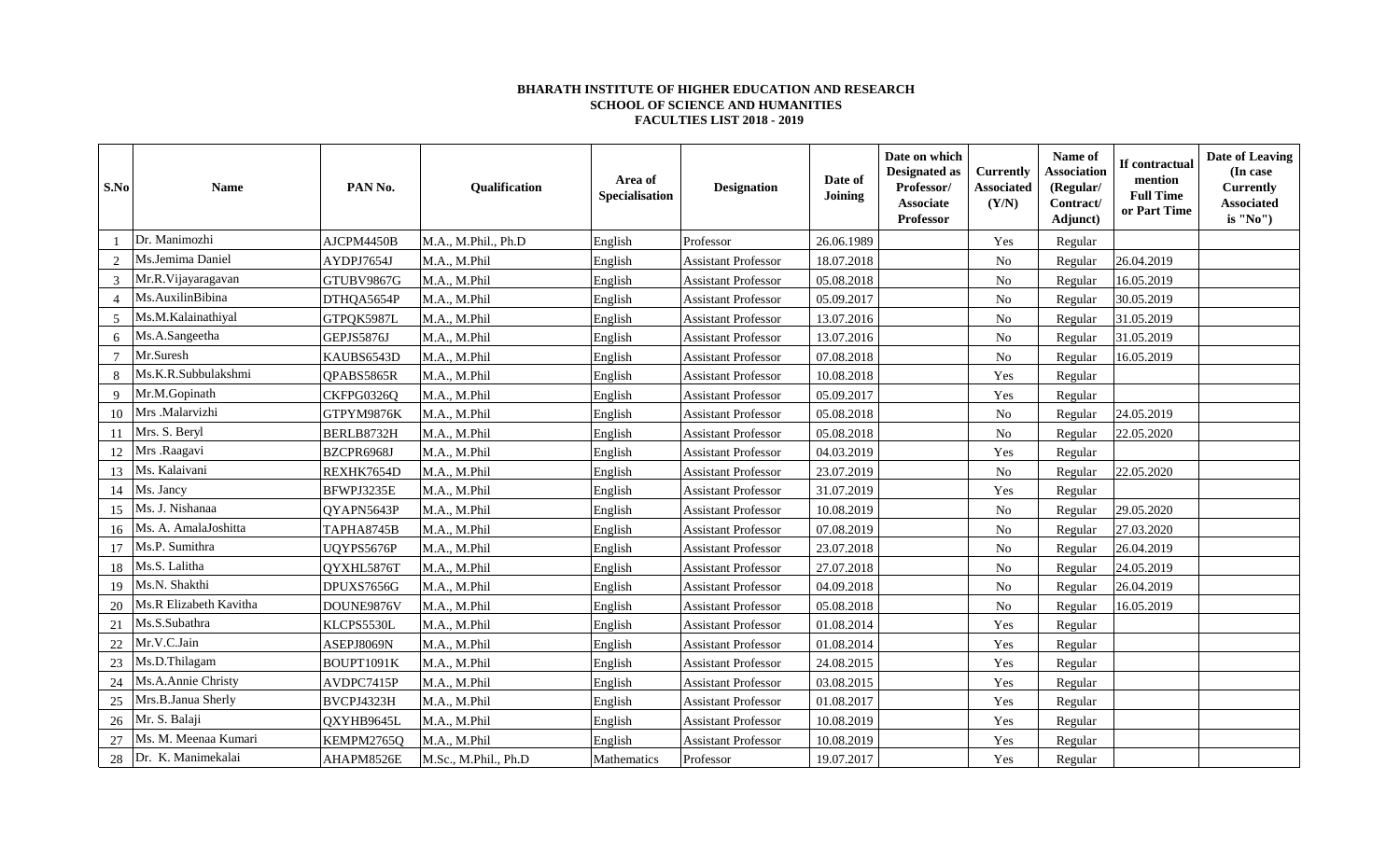| 29 | Dr. N. Ramya            | AMEPN6651J  | M.Sc., M.Phil., Ph.D | Mathematics | Associate Professor        | 01.09.2005 | Yes        | Regular |            |
|----|-------------------------|-------------|----------------------|-------------|----------------------------|------------|------------|---------|------------|
| 30 | Dr. R. Deepa            | HPLED0761K  | M.Sc., M.Phil., Ph.D | Mathematics | Associate Professor        | 16.07.2016 | $\rm No$   | Regular | 05.06.2020 |
| 31 | Mr.R.Krishnakumar       | AYNPK6543H  | M.Sc., M.Phil        | Mathematics | <b>Assistant Professor</b> | 15.08.2016 | $\rm No$   | Regular | 26.04.2019 |
| 32 | Ms. G. Subashini        | HYQKS7905E  | M.Sc., M.Phil        | Mathematics | <b>Assistant Professor</b> | 15.08.2016 | ${\rm No}$ | Regular | 29.06.2020 |
| 33 | Ms. J. Arthy            | GHKLA8079G  | M.Sc., M.Phil        | Mathematics | <b>Assistant Professor</b> | 15.08.2016 | $\rm No$   | Regular | 29.06.2020 |
| 34 | Ms. P. Jagadeeswari     | DLHBJ1970V  | M.Sc., M.Phil        | Mathematics | <b>Assistant Professor</b> | 15.08.2016 | $\rm No$   | Regular | 29.06.2020 |
| 35 | Ms. J. Rashmi kumar     | APOQR7517C  | M.Sc., M.Phil        | Mathematics | <b>Assistant Professor</b> | 15.08.2016 | $\rm No$   | Regular | 29.06.2020 |
| 36 | Mr.T .Pari              | REQPP7765P  | M.Sc., M.Phil        | Mathematics | <b>Assistant Professor</b> | 16.07.2016 | ${\rm No}$ | Regular | 27.03.2020 |
| 37 | Ms.K. Janaki            | PXQPJ7654L  | M.Sc., M.Phil        | Mathematics | <b>Assistant Professor</b> | 18.02.2015 | ${\rm No}$ | Regular | 21.05.2019 |
| 38 | Mr.Bhathmanaban         | HBCVB5594M  | M.Sc., M.Phil        | Mathematics | <b>Assistant Professor</b> | 15.08.2016 | $\rm No$   | Regular | 22.04.2020 |
| 39 | Ms.P.J.Kavitha          | TQEPK8754B  | M.Sc., M.Phil        | Mathematics | <b>Assistant Professor</b> | 04.09.2020 | ${\rm No}$ | Regular | 14.03.2019 |
| 40 | Ms.J.Evangeline Cicelia | QPOHE9854V  | M.Sc., M.Phil        | Mathematics | <b>Assistant Professor</b> | 18.02.2015 | $\rm No$   | Regular | 14.03.2019 |
| 41 | Ms.K.L.Rajashree        | QXUPR2968V  | M.Sc., M.Phil        | Mathematics | <b>Assistant Professor</b> | 17.07.2017 | $\rm No$   | Regular | 25.06.2020 |
| 42 | Mr. Vivek Kumaran       | HPLCV6289L  | M.Sc., M.Phil        | Mathematics | <b>Assistant Professor</b> | 23.07.2018 | $\rm No$   | Regular | 25.06.2020 |
| 43 | Ms.Silviya Manesh       | VXEDS9634D  | M.Sc., M.Phil        | Mathematics | <b>Assistant Professor</b> | 12.07.2017 | $\rm No$   | Regular | 10.01.2020 |
| 44 | Ms.Pavi                 | HYPCP5987G  | M.Sc., M.Phil        | Mathematics | <b>Assistant Professor</b> | 23.07.2018 | $\rm No$   | Regular | 25.06.2020 |
| 45 | Ms.K. Karunagaran       | QUVAK5676P  | M.Sc., M.Phil        | Mathematics | <b>Assistant Professor</b> | 15.08.2016 | $\rm No$   | Regular | 25.06.2019 |
| 46 | Ms.Thamizharasi         | HYEPT9843V  | M.Sc., M.Phil        | Mathematics | <b>Assistant Professor</b> | 17.07.2017 | $\rm No$   | Regular | 04.06.2019 |
| 47 | Ms.J.Aishwarya          | BHDXA3093A  | M.Sc., M.Phil        | Mathematics | <b>Assistant Professor</b> | 23.07.2018 | $\rm No$   | Regular | 25.06.2020 |
| 48 | Mr. B. Sundarapandiyan  | DUBHS4576Q  | M.Sc., M.Phil        | Mathematics | <b>Assistant Professor</b> | 23.07.2018 | $\rm No$   | Regular | 09.06.2020 |
| 49 | Ms. S. Priyanka         | KAPYP7456H  | M.Sc., M.Phil        | Mathematics | <b>Assistant Professor</b> | 23.07.2018 | $\rm No$   | Regular | 09.06.2020 |
| 50 | Ms. D. Rajakali         | KPYHR4898D  | M.Sc., M.Phil        | Mathematics | <b>Assistant Professor</b> | 16.08.2019 | $\rm No$   | Regular | 09.06.2020 |
| 51 | Ms.W.Felcia Rajam       | FOCPF9756I  | M.Sc., M.Phil        | Mathematics | <b>Assistant Professor</b> | 29.07.2019 | $\rm No$   | Regular | 09.06.2020 |
| 52 | Ms. C.Shanthini         | EPTBS7630H  | M.Sc., M.Phil        | Mathematics | <b>Assistant Professor</b> | 29.07.2019 | ${\rm No}$ | Regular | 28.05.2020 |
| 53 | Ms. N. Swathi           | HUVXS6337L  | M.Sc., M.Phil        | Mathematics | <b>Assistant Professor</b> | 29.07.2019 | ${\rm No}$ | Regular | 28.05.2020 |
| 54 | Dr.Velavan.R            | AJQCR3593Q  | M.Sc., M.Phil., Ph.D | Physics     | Professor                  | 18.02.2015 | Yes        | Regular |            |
| 55 | Dr.SreeLatha.R          | EUOPS4295B  | M.Sc., M.Phil., Ph.D | Physics     | Professor                  | 14.03.2008 | Yes        | Regular |            |
| 56 | Ms.Radhika.C            | DTQPK2919J  | M.Sc., M.Phil        | Physics     | <b>Assistant Professor</b> | 10.01.2013 | Yes        | Regular |            |
| 57 | Ms.Myvizhi.P            | GTXUM4598T  | M.Sc., M.Phil        | Physics     | <b>Assistant Professor</b> | 17.08.2015 | $\rm No$   | Regular | 08.04.2019 |
| 58 | Ms.Suganya.R            | PYDGOS6345K | M.Sc., M.Phil        | Physics     | <b>Assistant Professor</b> | 12.07.2017 | $\rm No$   | Regular | 25.06.2020 |
| 59 | Ms.Sheeba.B             | PNDYS7490A  | M.Sc., M.Phil        | Physics     | <b>Assistant Professor</b> | 12.07.2017 | No         | Regular | 25.06.2020 |
| 60 | Mr.K.Seevakan           | BUJPS4654L  | M.Sc., M.Phil        | Physics     | <b>Assistant Professor</b> | 12.07.2017 | Yes        | Regular |            |
| 61 | Ms.P.AntonyLyla         | APENA4667L  | M.Sc., M.Phil        | Physics     | <b>Assistant Professor</b> | 29.07.2019 | $\rm No$   | Regular | 25.06.2020 |
| 62 | Ms.N.Selvi              | TXQHS7268E  | M.Sc., M.Phil        | Physics     | <b>Assistant Professor</b> | 08.08.2017 | No         | Regular | 24.05.2019 |
| 63 | Mr. Sathyamoorthy       | HUPLS4198B  | M.Sc., M.Phil        | Physics     | <b>Assistant Professor</b> | 01.08.2017 | $\rm No$   | Regular | 28.05.2020 |
| 64 | Mr.P.Sugumar            | QUJRS8645R  | M.Sc., M.Phil        | Physics     | <b>Assistant Professor</b> | 10.08.2017 | ${\rm No}$ | Regular | 24.05.2019 |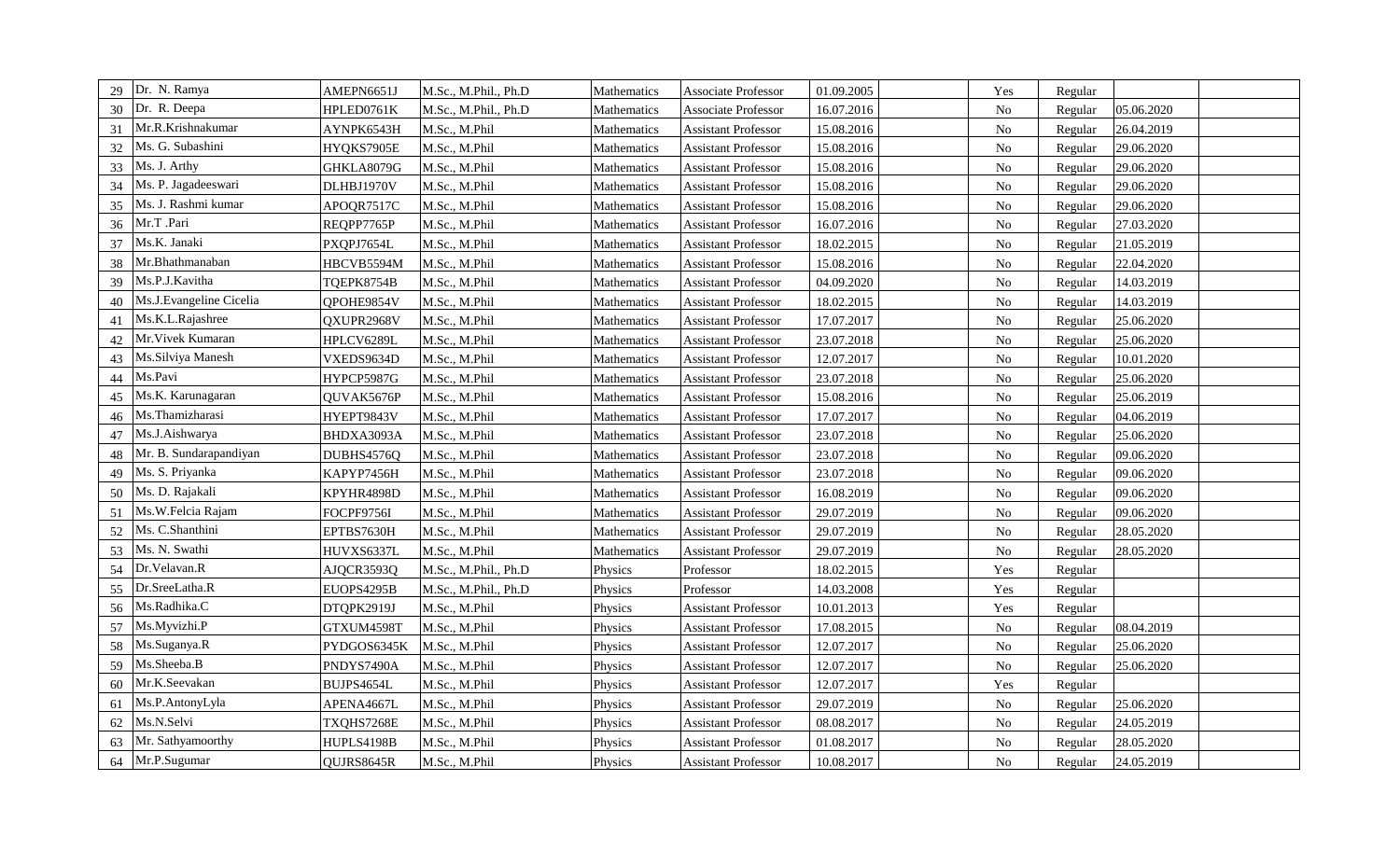| 65 | Dr.Krithiga                               | PUEPK6527R | M.Sc., M.Phil., Ph.D | Physics            | Associate Professor        | 19.07.2017 | No       | Regular | 24.05.2019 |  |
|----|-------------------------------------------|------------|----------------------|--------------------|----------------------------|------------|----------|---------|------------|--|
| 66 | Mr.D.MuthuGnana Theresa Nathan TERPM5487H |            | M.Sc., M.Phil        | Physics            | <b>Assistant Professor</b> | 01.08.2017 | $\rm No$ | Regular | 08.04.2019 |  |
| 67 | Dr.S.Bharanidharan                        | PDUHB2095F | M.Sc., M.Phil., Ph.D | Physics            | Associate Professor        | 01.02.2017 | No       | Regular | 09.06.2020 |  |
| 68 | Dr. S. Anandhi                            | DCAPA4252B | M.Sc., M.Phil., Ph.D | Physics            | Associate Professor        | 19.07.2007 | Yes      | Regular |            |  |
| 69 | Dr. E. Thirumal                           | ABAPE2013L | M.Sc., M.Phil., Ph.D | Physics            | <b>Associate Professor</b> | 07.08.2017 | Yes      | Regular |            |  |
| 70 | Dr. S.P. Vijaya Ragavan                   | BYEPV5498F | M.Sc., M.Phil., Ph.D | Physics            | Associate Professor        | 27.07.2015 | Yes      | Regular |            |  |
| 71 | Dr.A.Manikandan                           | CTPPM0098G | M.Sc., M.Phil., Ph.D | Chemistry          | <b>Associate Professor</b> | 27.07.2015 | Yes      | Regular |            |  |
| 72 | Ms.G.Mathubala                            | BIXPM2822R | M.Sc., M.Phil        | Chemistry          | <b>Assistant Professor</b> | 14.03.2008 | Yes      | Regular |            |  |
| 73 | Dr.Rajendran                              | BSUPR0153H | M.Sc., Ph.D          | Chemistry          | Associate Professor        | 17.08.2015 | Yes      | Regular |            |  |
| 74 | Dr.V.Jayachandran                         | DQXPJ6743R | M.Sc., M.Phil., Ph.D | Chemistry          | <b>Associate Professor</b> | 12.07.2017 | $\rm No$ | Regular | 10.01.2020 |  |
| 75 | Dr.V.L.Chandraboss                        | BGEPC3319M | M.Sc., M.Phil., Ph.D | Chemistry          | Associate Professor        | 12.07.2017 | Yes      | Regular |            |  |
| 76 | Dr.K.I. Dhanalakshmi                      | EPRQD9541P | M.Sc., M.Phil., Ph.D | Chemistry          | Associate Professor        | 12.07.2018 | $\rm No$ | Regular | 26.04.2019 |  |
| 77 | Dr.P.Magesan                              | BRMPM4821R | M.Sc., M.Phil., Ph.D | Chemistry          | Associate Professor        | 12.07.2017 | Yes      | Regular |            |  |
| 78 | Dr.M.Vedamalai                            | RQEPV5421T | M.Sc., M.Phil., Ph.D | Chemistry          | <b>Associate Professor</b> | 29.07.2019 | $\rm No$ | Regular | 25.04.2019 |  |
| 79 | Dr.Lakshmikandhan                         | ARGPT4735N | M.Sc., M.Phil., Ph.D | Chemistry          | Associate Professor        | 12.07.2017 | Yes      | Regular |            |  |
| 80 | Dr.Sivaranjani                            | AUQPS7543R | M.Sc., M.Phil., Ph.D | Chemistry          | Associate Professor        | 29.07.2019 | No       | Regular | 25.04.2019 |  |
| 81 | Dr.D.Manikandan                           | JEQPM6342P | M.Sc., M.Phil., Ph.D | Chemistry          | Associate Professor        | 12.07.2017 | $\rm No$ | Regular | 26.04.2019 |  |
| 82 | Dr. G. Padmapriya                         | ATVPP7011L | M.Sc., M.Phil., Ph.D | Chemistry          | Associate Professor        | 01.08.2017 | Yes      | Regular |            |  |
| 83 | Dr. P. Paulraj                            | CCDPP3533L | M.Sc., M.Phil., Ph.D | Chemistry          | Associate Professor        | 18.08.2015 | Yes      | Regular |            |  |
| 84 | Dr. A. Mani                               | HYPXM5375L | M.E., Ph.D           | Civil              | Professor                  | 27.07.2018 | Yes      | Regular |            |  |
| 85 | Dr. R. Vasuki                             | AJHPV6724E | M.E., Ph.D           | <b>Bio Medical</b> | Professor                  | 01.12.2010 | Yes      | Regular |            |  |
| 86 | Dr. F. Emerson Solomon                    | AADPE9582A | M.E., Ph.D           | <b>Bio Medical</b> | Professor                  | 19.08.2009 | Yes      | Regular |            |  |
| 87 | Dr. R. Venkata Krishnaiah                 | GYPPV9399V | M.E., Ph.D           | Genetics           | Associate Professor        | 18.08.2015 | Yes      | Regular |            |  |
| 88 | Dr. K. Selva Kumar                        | DPIPS4081H | M.E., Ph.D           | Mechanical         | Associate Professor        | 01.08.2019 | Yes      | Regular |            |  |
| 89 | Dr. K. Sangeetha                          | HYXDS0990J | M.E., Ph.D           | <b>IBT</b>         | Associate Professor        | 21.07.2017 | Yes      | Regular |            |  |
| 90 | Dr. S. Sharmila                           | FUKPS2864V | M.E., Ph.D           | <b>IBT</b>         | Associate Professor        | 16.08.2011 | Yes      | Regular |            |  |
| 91 | Dr. S. Anbuselvi                          | AUYPA7756B | M.E., Ph.D           | <b>IBT</b>         | Associate Professor        | 17.09.2007 | Yes      | Regular |            |  |
| 92 | Dr. Merina Paul Das                       | EDUBM6774H | M.E., Ph.D           | <b>IBT</b>         | Associate Professor        | 17.09.2007 | Yes      | Regular |            |  |
| 93 | Dr. R. Kamalambigeswari                   | JAPWK1896G | M.E., Ph.D           | <b>IBT</b>         | Associate Professor        | 17.09.2017 | Yes      | Regular |            |  |
| 94 | Dr. E. Kanniga                            | GTHYK4656S | M.E., Ph.D           | <b>EIE</b>         | Associate Professor        | 16.08.2010 | Yes      | Regular |            |  |
| 95 | Dr. B. Karthik                            | AZXGK9453B | M.E., Ph.D           | <b>ECE</b>         | <b>Associate Professor</b> | 17.09.2017 | Yes      | Regular |            |  |
| 96 | Dr. S. Arulselvi                          | QUDPA9970F | M.E., Ph.D           | <b>ECE</b>         | Associate Professor        | 18.07.2018 | Yes      | Regular |            |  |
| 97 | Dr. S. Philomina                          | APCXP6722H | M.E., Ph.D           | <b>ECE</b>         | <b>Associate Professor</b> | 18.07.2013 | Yes      | Regular |            |  |
| 98 | Dr. M. Jasmine                            | DEVPJ1497L | M.E., Ph.D           | <b>CSE</b>         | <b>Associate Professor</b> | 18.07.2013 | Yes      | Regular |            |  |
| 99 | Dr. K. Balasubramanian                    | HEVQB8247F | M.E., Ph.D           | Mechanical         | Professor                  | 03.08.2017 | Yes      | Regular |            |  |
|    | 100   Dr. R.J. Golden Renjith             | AXTPG6438N | M.E., Ph.D           | Mechanical         | <b>Associate Professor</b> | 01.07.2013 | Yes      | Regular |            |  |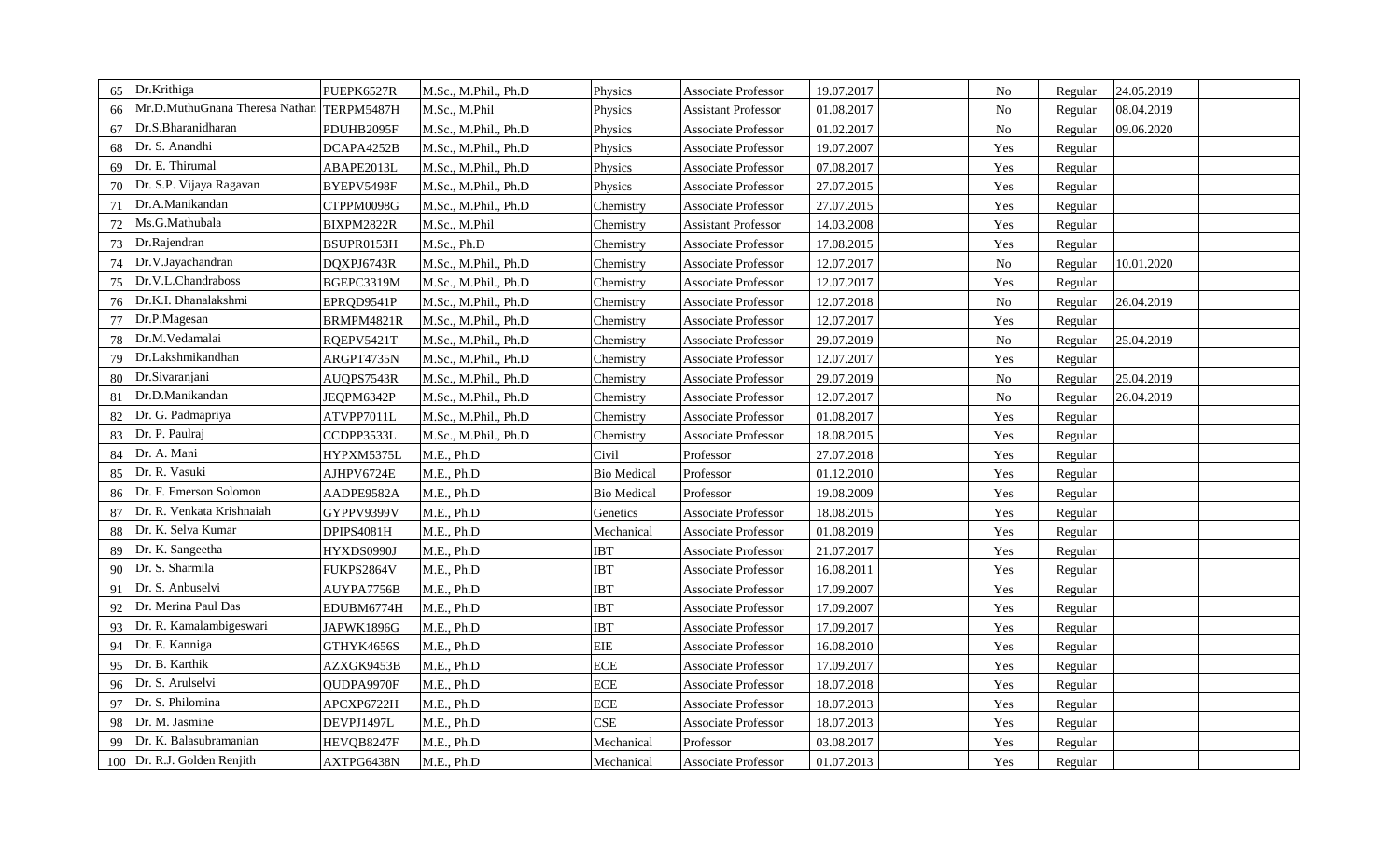| Dr. S. Prakash<br>101                 | BKEAP9745P | M.E., Ph.D | <b>EEE</b> | <b>Associate Professor</b> | 18.08.2015 | Yes      | Regular |            |  |
|---------------------------------------|------------|------------|------------|----------------------------|------------|----------|---------|------------|--|
| Dr. V. Jayalakshmi<br>102             | ALSPJ0646C | M.E., Ph.D | <b>EEE</b> | <b>Associate Professor</b> | 09.07.2007 | Yes      | Regular |            |  |
| Dr. M. Sangeetha<br>103               | AUCPS1445D | M.E., Ph.D | <b>ECE</b> | Professor                  | 27.11.2015 | Yes      | Regular |            |  |
| Dr. S.J. Mohan<br>104                 | QCXPM6237J | M.E., Ph.D | Civil      | Professor                  | 22.08.2016 | Yes      | Regular |            |  |
| Dr .B. Saritha<br>105                 | BLHPS9161F | M.E., Ph.D | Civil      | Associate Professor        | 19.01.2019 | Yes      | Regular |            |  |
| Dr. T.P.Meikandaan<br>106             | AXJPM0949G | M.E., Ph.D | Civil      | <b>Associate Professor</b> | 02.07.2008 | Yes      | Regular |            |  |
| Dr. S. Thirumavalavan<br>107          | ABTQT4532R | M.E., Ph.D | Mechanical | Associate Professor        | 18.08.2015 | Yes      | Regular |            |  |
| Dr. S. Lakshmi<br>108                 | AEKPL5775K | M.E., Ph.D | <b>EEE</b> | <b>Associate Professor</b> | 18.08.2015 | Yes      | Regular |            |  |
| Dr. Ram Krishna Rao<br>109            | ANUPR2753G | M.E., Ph.D | <b>IBT</b> | <b>Associate Professor</b> | 22.03.2010 | Yes      | Regular |            |  |
| Ms. M. Hema Priya<br>110              | AUPQH9023B | $M.E$      | <b>ECE</b> | <b>Assistant Professor</b> | 18.08.2015 | Yes      | Regular |            |  |
| Mr. C. Anish<br>111                   | HUXPA8457D | M.E        | <b>ECE</b> | <b>Assistant Professor</b> | 07.07.2019 | Yes      | Regular |            |  |
| Mr. S. Thendral<br>112                | GVXPT7236J | M.E        | <b>EEE</b> | <b>Assistant Professor</b> | 21.01.2009 | Yes      | Regular |            |  |
| Mr. K. Sakthivel<br>113               | FUXPS9856H | M.E.       | <b>EEE</b> | <b>Assistant Professor</b> | 17.08.2015 | Yes      | Regular |            |  |
| Ms. S. Geetha<br>114                  | AUHPG6184G | M.E        | <b>ECE</b> | <b>Assistant Professor</b> | 18.08.2015 | Yes      | Regular |            |  |
| Ms. M. Sowmiya Manoj<br>115           | SUXPS9820P | M.E        | <b>ECE</b> | <b>Assistant Professor</b> | 18.08.2015 | Yes      | Regular |            |  |
| Ms. G. Jeyalakshmi<br>116             | QUPOJ3765D | $M.E$      | <b>ECE</b> | <b>Assistant Professor</b> | 18.08.2015 | Yes      | Regular |            |  |
| Ms.R.Meenakshi<br>117                 | JXPUM9907K | M.E        | <b>ECE</b> | <b>Assistant Professor</b> | 18.08.2015 | Yes      | Regular |            |  |
| Mr. S. Prasath Alias Surendhar<br>118 | EXBPS3224Q | M.E        | <b>IBT</b> | <b>Assistant Professor</b> | 08.02.2016 | Yes      | Regular |            |  |
| Ms. R. Hema<br>119                    | DXYPH2606D | M.E        | <b>ECE</b> | Assistant Professor        | 04.09.2018 | Yes      | Regular |            |  |
| Ms. B. Hemalatha<br>120               | DOPZH8937F | M.E        | <b>ECE</b> | <b>Assistant Professor</b> | 17.09.2019 | Yes      | Regular |            |  |
| Mr. S. Nakkeeran<br>121               | ADHPN9648P | M.E        | Mechanical | <b>Assistant Professor</b> | 21.01.2009 | Yes      | Regular |            |  |
| Mr. V. Jose Ananth Vino<br>122        | ADUPJ4311J | M.E        | Mechanical | <b>Assistant Professor</b> | 13.07.2009 | Yes      | Regular |            |  |
| Mr. J. Manikandan<br>123              | HYQPM9545V | M.E        | Mechanical | <b>Assistant Professor</b> | 17.08.2015 | Yes      | Regular |            |  |
| Mr. V.P. Durai Raj<br>124             | BAXPD1722L | M.E        | Mechanical | <b>Assistant Professor</b> | 18.06.2010 | Yes      | Regular |            |  |
| Mr. Arun V. Rejus Kumar<br>125        | PYBDA6987G | M.E        | Mechanical | <b>Assistant Professor</b> | 17.08.2015 | Yes      | Regular |            |  |
| Ms.A.saravanakumar<br>126             | JUXPS3886F | M.E        | Mechanical | <b>Assistant Professor</b> | 17.08.2015 | $\rm No$ | Regular | 23.04.2020 |  |
| Mr.S.Ramalingam<br>127                | KUXPR8436T | M.E        | Mechanical | <b>Assistant Professor</b> | 17.08.2015 | $\rm No$ | Regular | 27.03.2019 |  |
| Mr.J.JeswinArputhabalan<br>128        | RXQVJ9645G | M.E        | Mechanical | <b>Assistant Professor</b> | 17.08.2015 | $\rm No$ | Regular | 27.03.2019 |  |
| Mr.Shabir<br>129                      | AQXPS5698L | M.E        | Mechanical | <b>Assistant Professor</b> | 18.06.2010 | $\rm No$ | Regular | 25.03.2020 |  |
| Mr.Sathish Kumar<br>130               | EVRPS5487T | $M.E$      | Mechanical | <b>Assistant Professor</b> | 08.02.2016 | Yes      | Regular |            |  |
| Mr.R.Arun<br>131                      | JTOPA7646I | M.E        | Mechanical | <b>Assistant Professor</b> | 08.02.2016 | No       | Regular | 25.03.2020 |  |
| Mr.N.Elangovan<br>132                 | ERPQ7983P  | M.E        | Mechanical | <b>Assistant Professor</b> | 08.02.2016 | No       | Regular | 23.05.2019 |  |
| Ms. S. Dhivya<br>133                  | GHQPS4094R | M.E        | <b>EEE</b> | <b>Assistant Professor</b> | 05.07.2017 | Yes      | Regular |            |  |
| Ms. R. Sathya Priya<br>134            | HEYPS6125F | M.E        | <b>EEE</b> | Assistant Professor        | 20.09.2017 | Yes      | Regular |            |  |
| Ms. M. Jeyasudha<br>135               | BFLPJ0048C | M.E        | <b>EEE</b> | <b>Assistant Professor</b> | 17.07.2019 | Yes      | Regular |            |  |
| 136 MS.K.Venkateswari                 | GTYRV7543J | $M.E$      | <b>EEE</b> | <b>Assistant Professor</b> | 05.07.2017 | No       | Regular | 27.05.2020 |  |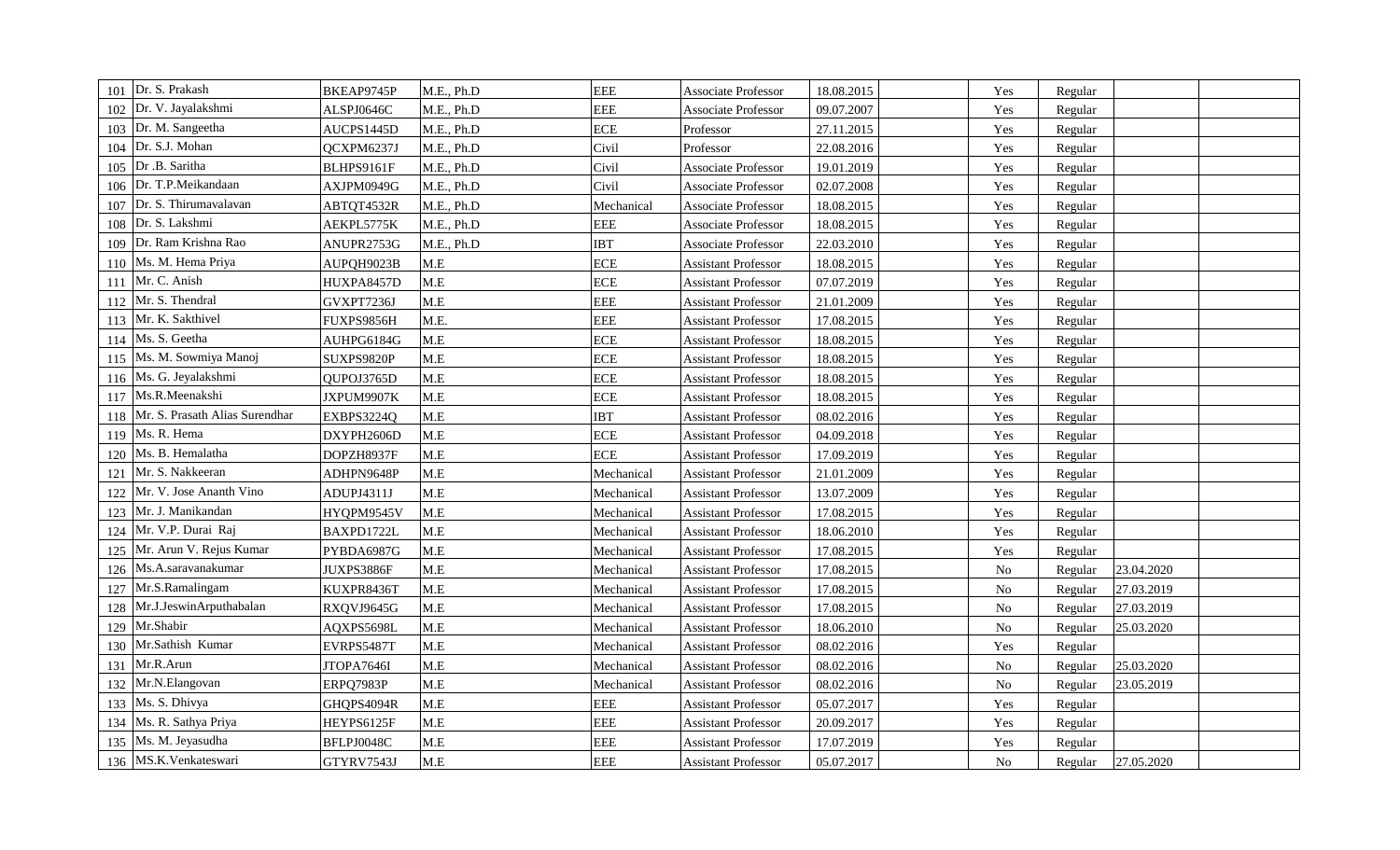| Ms. K. Subbulakshmi<br>137    | DYJPS6807K        | $M.E$                   | <b>ECE</b> | <b>Assistant Professor</b> | 15.06.2011 | Yes      | Regular |            |
|-------------------------------|-------------------|-------------------------|------------|----------------------------|------------|----------|---------|------------|
| Ms. S. Saravana Selvi<br>138  | CPAPS9509H        | $\mathbf{M}.\mathbf{E}$ | <b>ECE</b> | <b>Assistant Professor</b> | 20.06.2011 | Yes      | Regular |            |
| Ms. G. Kanagavalli<br>139     | CTAPK7753F        | M.E                     | <b>ECE</b> | <b>Assistant Professor</b> | 26.08.2013 | Yes      | Regular |            |
| Ms. B. Kalai Selvi<br>140     | CBYPB7330R        | M.E                     | <b>ECE</b> | <b>Assistant Professor</b> | 23.07.2014 | Yes      | Regular |            |
| Mr. R.S. Sidharth Raj<br>141  | KCZPS7018R        | $M.E$                   | <b>ECE</b> | <b>Assistant Professor</b> | 02.09.2014 | Yes      | Regular |            |
| Ms.D.Prasanna<br>142          | AUXZP8453P        | M.E                     | <b>ECE</b> | <b>Assistant Professor</b> | 05.07.2017 | $\rm No$ | Regular | 28.05.2020 |
| Ms.G.Jeyalakshmi<br>143       | BXTPJ4675L        | M.E                     | <b>ECE</b> | <b>Assistant Professor</b> | 05.07.2017 | Yes      | Regular |            |
| Ms.V.SherylNivya<br>144       | HEPXS6185G        | M.E                     | <b>ECE</b> | <b>Assistant Professor</b> | 05.07.2017 | $\rm No$ | Regular | 29.05.2020 |
| Mr. K. Venkatraman<br>145     | BBBPV4797E        | M.E                     | Civil      | <b>Assistant Professor</b> | 02.07.2012 | Yes      | Regular |            |
| Ms. L. Maria Subashini<br>146 | BZGPM0857F        | M.E                     | Civil      | <b>Assistant Professor</b> | 30.07.2014 | Yes      | Regular |            |
| Ms. R. Chitra<br>147          | ALDPC3282A        | M.E                     | Civil      | <b>Assistant Professor</b> | 03.07.2015 | Yes      | Regular |            |
| Ms. A. Arunya<br>148          | BYLPA2504B        | M.E                     | Civil      | <b>Assistant Professor</b> | 03.07.2016 | Yes      | Regular |            |
| Mr. S. Rajesh<br>149          | AQOPR7246R        | M.E                     | Civil      | <b>Assistant Professor</b> | 10.07.2015 | Yes      | Regular |            |
| Ms. K. Krithiga<br>150        | GTPEK5467G        | M.E                     | Civil      | <b>Assistant Professor</b> | 05.07.2017 | Yes      | Regular |            |
| Mrs. Meenakshi<br>151         | JXPUM9907K        | M.E.                    | Mechanical | <b>Assistant Professor</b> | 08.02.2016 | Yes      | Regular |            |
| Mr. R. Prabu<br>152           | GYXQP6436P        | M.E                     | Mechanical | <b>Assistant Professor</b> | 08.02.2016 | Yes      | Regular |            |
| Ms. N. Kripa<br>153           | JRUXK6545B        | M.E                     | Mechanical | <b>Assistant Professor</b> | 08.02.2016 | Yes      | Regular |            |
| Ms. R. Indumathi<br>154       | EORPI9876H        | M.E                     | Civil      | <b>Assistant Professor</b> | 05.07.2017 | Yes      | Regular |            |
| Ms. Vinothini<br>155          | INVRV9342P        | M.E                     | Civil      | <b>Assistant Professor</b> | 05.07.2017 | Yes      | Regular |            |
| Ms. K. Y. Rajalakshmi<br>156  | REQP8765K         | $M.E$                   | Civil      | <b>Assistant Professor</b> | 05.07.2017 | Yes      | Regular |            |
| Mr.S. PradeepSaravanan<br>157 | QHLZP7189K        | M.E                     | Civil      | <b>Assistant Professor</b> | 05.07.2017 | $\rm No$ | Regular | 23.04.2020 |
| 158 Ms.P.Mugilvani            | PHGYM8329J        | M.E                     | Civil      | <b>Assistant Professor</b> | 08.02.2016 | $\rm No$ | Regular | 25.03.2020 |
| Ms. M. Priya<br>159           | CLXPP8021N        | M.E                     | <b>IBT</b> | <b>Assistant Professor</b> | 08.02.2016 | Yes      | Regular |            |
| Ms. T.R. Sambavi<br>160       | SXYPS7467J        | M.E                     | <b>IBT</b> | <b>Assistant Professor</b> | 08.02.2016 | Yes      | Regular |            |
| Mr. T. Manoj Prasath<br>161   | HXPRM9216B        | $M.E$                   | <b>IBT</b> | <b>Assistant Professor</b> | 10.02.2016 | Yes      | Regular |            |
| Ms. S. Poorni<br>162          | BGSPP9467K        | M.E                     | <b>IBT</b> | <b>Assistant Professor</b> | 08.02.2016 | Yes      | Regular |            |
| MsNithyasakthi<br>163         | HYPQN7809J        | M.E                     | <b>IBT</b> | <b>Assistant Professor</b> | 08.02.2016 | Yes      | Regular |            |
| Ms. Kannika<br>164            | GJXOK8265F        | M.Sc., M.Phil., B.Ed    | Chemistry  | <b>Assistant Professor</b> | 16.06.2016 | Yes      | Regular |            |
| Ms. Sowmya<br>165             | HJYPS2764J        | M.Sc., M.Phil., B.Ed    | Chemistry  | <b>Assistant Professor</b> | 18.06.2010 | Yes      | Regular |            |
| Mr. Prabudeva<br>166          | UXAPP0365B        | M.Sc., M.Phil., B.Ed    | English    | <b>Assistant Professor</b> | 17.07.2012 | Yes      | Regular |            |
| Ms. Jothilakshmi<br>167       | AJEUJ6302N        | M.Sc., M.Phil., B.Ed    | English    | <b>Assistant Professor</b> | 17.06.2012 | Yes      | Regular |            |
| Ms. Kalaivani. E<br>168       | QXUPK9365B        | M.Sc. M.Phil            | Chemistry  | <b>Assistant Professor</b> | 04.08.2010 | Yes      | Regular |            |
| Ms. J. Brindha devi<br>169    | BCPCB8465S        | M.A., M.Phil., B.Ed     | English    | <b>Assistant Professor</b> | 18.07.2011 | Yes      | Regular |            |
| Ms. R. Sivasankar<br>170      | AHJVS6287F        | M.Sc., M.Phil., B.Ed    | Chemistry  | <b>Assistant Professor</b> | 01.06.2017 | Yes      | Regular |            |
| Ms. Mahalakshmi<br>171        | WJUXM7280G        | M.A., M.Phil., B.Ed     | English    | <b>Assistant Professor</b> | 03.05.2016 | Yes      | Regular |            |
| 172 Mr. Ilampooranam          | <b>JUPYI0254D</b> | M.Sc., M.Phil., B.Ed    | Physics    | <b>Assistant Professor</b> | 19.07.2017 | Yes      | Regular |            |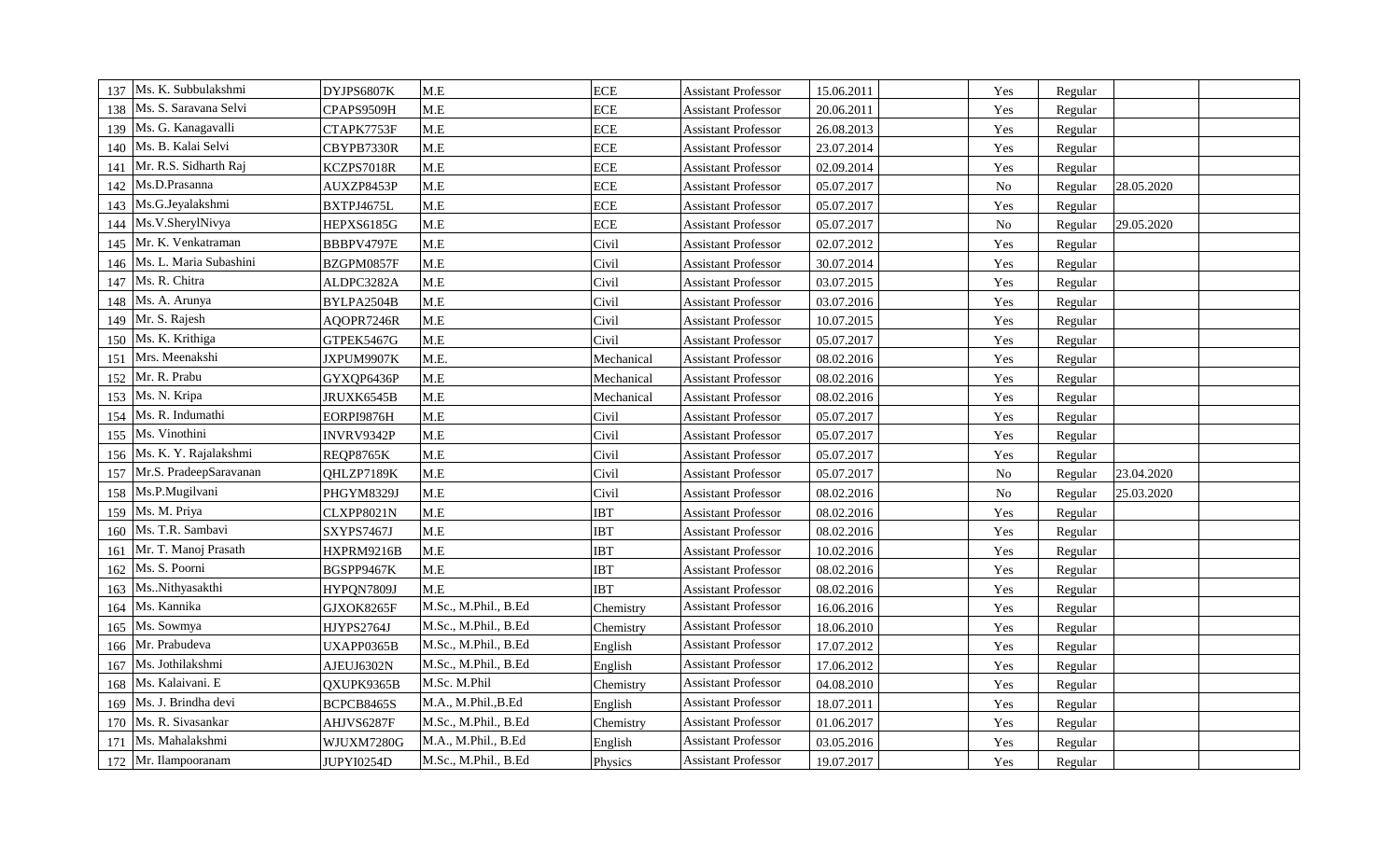| 173 Ms. Divya               | BXYAD0365K  | M.A., M.Phil., B.Ed           | English     | <b>Assistant Professor</b> | 24.07.2020 | Yes            | Regular |            |
|-----------------------------|-------------|-------------------------------|-------------|----------------------------|------------|----------------|---------|------------|
| Ms. Sumathi<br>174          | HDPES7217A  | M.A., M.Phil., B.Ed           | English     | <b>Assistant Professor</b> | 13.08.2016 | $\rm No$       | Regular | 19.04.2019 |
| Ms. Rathika<br>175          | HAKPR5593R  | M.A., M.Phil., B.Ed           | English     | <b>Assistant Professor</b> | 24.07.2016 | $\rm No$       | Regular | 24.04.2019 |
| Ms. Kalyani<br>176          | HJUPK0628L  | M.Sc., M.Phil., B.Ed., D.T.Ed | Physics     | <b>Assistant Professor</b> | 08.08.2017 | $\rm No$       | Regular | 30.04.2019 |
| Ms. Vaishali<br>177         | AUQPV2254T  | M.A., M.Phil., B.Ed           | English     | <b>Assistant Professor</b> | 03.05.2018 | $\rm No$       | Regular | 19.04.2019 |
| Ms. Shylaja<br>178          | XAUPS9546E  | M.Sc., M.Phil., DMPSTT        | Physics     | <b>Assistant Professor</b> | 07.09.2016 | $\rm No$       | Regular | 28.05.2019 |
| Mrs. Santhi<br>179          | HAYES9943G  | M.Sc., M.Phil., M.Ed.         | Physics     | <b>Assistant Professor</b> | 10.03.2014 | N <sub>o</sub> | Regular | 30.05.2019 |
| Mrs. Sowmiya Rahul<br>180   | QOEPS5321V  | M.Sc., M.Phil., B.Ed.         | Mathematics | <b>Assistant Professor</b> | 07.09.2016 | $\rm No$       | Regular | 24.04.2019 |
| Mrs. Malarvizhi<br>181      | AUEHM1086A  | M.Sc., M.Phil., B.Ed.         | Mathematics | <b>Assistant Professor</b> | 23.03.2016 | ${\rm No}$     | Regular | 06.06.2019 |
| Mrs. Santhanalakshmi<br>182 | BSDPS6006F  | M.Sc., M.Phil., B.Ed          | Mathematics | <b>Assistant Professor</b> | 08.07.2020 | $\rm No$       | Regular | 19.04.2019 |
| Ms. Kavitha Rani<br>183     | THANK53421E | M.Sc., M.Phil.                | Mathematics | <b>Assistant Professor</b> | 08.07.2020 | ${\rm No}$     | Regular | 30.05.2019 |
| Mrs. Keerthana<br>184       | POENK6235V  | M.Sc., M.Phil.                | Mathematics | <b>Assistant Professor</b> | 19.07.2017 | $\rm No$       | Regular | 28.05.2019 |
| Mr. Senthilkumar<br>185     | POEMS5654R  | M.Sc., M.Phil., M.Ed.,        | Mathematics | <b>Assistant Professor</b> | 05.08.2015 | $\rm No$       | Regular | 30.04.2019 |
| Mr. Prasannan<br>186        | EHUMP5198B  | M.Sc., M.Phil.                | Mathematics | <b>Assistant Professor</b> | 13.07.2018 | No             | Regular | 06.06.2019 |
| Mr. Ramesh Kannan<br>187    | JUTNR0654P  | M.Sc., M.Phil., B.Ed.         | Mathematics | <b>Assistant Professor</b> | 10.03.2008 | $\rm No$       | Regular | 19.04.2019 |
| Mr. Janakiraman<br>188      | QUBYJ5127K  | M.Sc., M.Phil.                | Mathematics | <b>Assistant Professor</b> | 14.04.2010 | $\rm No$       | Regular | 18.06.2019 |
| Mrs. Gokulakshmi<br>189     | KUPHG9546D  | M.Sc., M.Phil.                | Mathematics | <b>Assistant Professor</b> | 13.08.2018 | $\rm No$       | Regular | 30.05.2019 |
| Mr. Jayaselvam<br>190       | UYPSJ3564B  | M.Sc., M.Phil.                | Mathematics | <b>Assistant Professor</b> | 13.08.2018 | $\rm No$       | Regular | 24.04.2019 |
| Mr. Saravanan<br>191        | NQUPS3426C  | M.Sc., M.Phil.                | Mathematics | <b>Assistant Professor</b> | 20.04.2017 | $\rm No$       | Regular | 18.06.2019 |
| Mrs. Mylvizhi<br>192        | IOPBM5423R  | M.Sc., M.Phil.                | Mathematics | <b>Assistant Professor</b> | 20.04.2017 | $\rm No$       | Regular | 28.05.2019 |
| Mrs. Arthi kannan<br>193    | QPBVA0067L  | M.Sc., M.Phil.                | Physics     | <b>Assistant Professor</b> | 09.03.2016 | No             | Regular | 24.04.2019 |
| Mr. Anandha Kannan<br>194   | AXZPA9543E  | M.Sc., M.Phil.                | Physics     | <b>Assistant Professor</b> | 07.03.2016 | $\rm No$       | Regular | 06.06.2019 |
| Mrs. Vijayalakshmi<br>195   | AJSEV2765F  | M.Sc., M.Phil.                | Physics     | <b>Assistant Professor</b> | 07.06.2015 | $\rm No$       | Regular | 19.04.2019 |
| Mr.Karthik<br>196           | DINAK6287T  | M.A.,M.Phil., B.Ed            | English     | <b>Assistant Professor</b> | 07.03.2017 | $\rm No$       | Regular | 18.06.2019 |
| Mrs.Mahalakshmi<br>197      | PICKM0543S  | M.Sc., M.Phil.                | Chemistry   | <b>Assistant Professor</b> | 13.07.2015 | ${\rm No}$     | Regular | 30.04.2019 |
| Ms.Thamarai<br>198          | MARKT9645P  | M.Sc., M.Phil.                | Chemistry   | <b>Assistant Professor</b> | 27.07.2018 | ${\rm No}$     | Regular | 24.04.2019 |
| Ms. Thenmozhi<br>199        | HYNUT2675B  | M.Sc., M.Phil.                | Chemistry   | <b>Assistant Professor</b> | 20.10.2018 | No             | Regular | 30.05.2019 |
| Ms. Jamuna devi<br>200      | HYPQJ7834R  | M.Sc., M.Phil.                | Chemistry   | <b>Assistant Professor</b> | 12.10.2018 | N <sub>o</sub> | Regular | 28.05.2019 |
| Mr. Sathish kannan<br>201   | YPEKS4587D  | M.Sc., M.Phil.                | Chemistry   | <b>Assistant Professor</b> | 12.08.2016 | $\rm No$       | Regular | 19.04.2019 |
| Mr. Dhamodharan<br>202      | MODHD1097G  | M.Sc., M.Phil.                | Chemistry   | <b>Assistant Professor</b> | 29.12.2018 | No             | Regular | 30.04.2019 |
| Mr. Kumar<br>203            | RAMJK6534A  | M.Sc., M.Phil.                | Chemistry   | <b>Assistant Professor</b> | 23.05.2019 | N <sub>0</sub> | Regular | 06.06.2019 |
| Mr. Pasupathy<br>204        | POWMP6754S  | M.Sc., M.Phil.                | Chemistry   | <b>Assistant Professor</b> | 27.07.2018 | $\rm No$       | Regular | 30.05.2019 |
| Mrs. Aishwarya<br>205       | AOPKA8854E  | M.Sc., M.Phil.                | Physics     | <b>Assistant Professor</b> | 27.07.2015 | $\rm No$       | Regular | 24.04.2019 |
| Mrs.Kanchana<br>206         | AEPLK7432H  | M.Sc., M.Phil.                | Physics     | <b>Assistant Professor</b> | 14.03.2008 | N <sub>o</sub> | Regular | 30.04.2019 |
| Ms. Nandhini.A<br>207       | EWPXN8276K  | M.Sc., M.Phil.                | Physics     | <b>Assistant Professor</b> | 17.08.2015 | ${\rm No}$     | Regular | 18.06.2019 |
| 208 Mr. Ganasekaran         | UPEXG8642L  | M.A., M.Phil.,D.T.Ed          | English     | <b>Assistant Professor</b> | 12.07.2017 | No             | Regular | 28.05.2019 |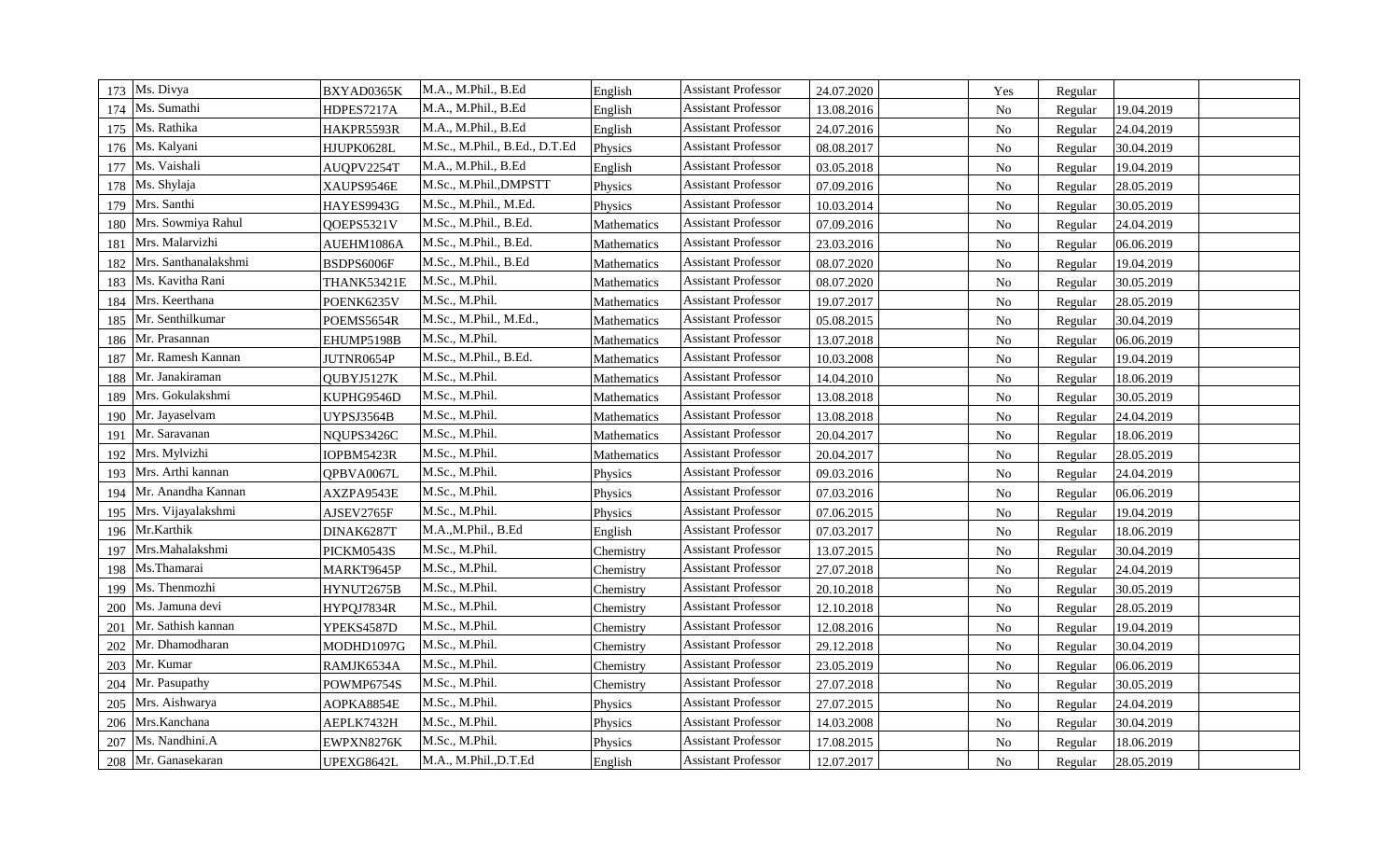| 209 | Mr.Pavan Kalyan      | DUTKP6419D | M.A., M.Phil., D.T.Ed | English     | <b>Assistant Professor</b> | 12.07.2017 | $\rm No$       | Regular | 06.06.2019 |
|-----|----------------------|------------|-----------------------|-------------|----------------------------|------------|----------------|---------|------------|
| 210 | Mr. Subramani        | BHUPS2099Y | M.Sc., M.Phil.        | Physics     | <b>Assistant Professor</b> | 12.07.2018 | $\rm No$       | Regular | 19.04.2019 |
| 211 | Mr. K. Saravanan     | KQAPS6276T | M.Sc., M.Phil.        | Physics     | <b>Assistant Professor</b> | 12.07.2017 | No             | Regular | 30.04.2019 |
| 212 | Mr. Senthilkumar. K  | EXPES5472C | M.Sc., M.Phil.        | Physics     | <b>Assistant Professor</b> | 29.07.2019 | $\rm No$       | Regular | 18.06.2019 |
| 213 | Mr.Sathyaraj         | QAOGS7612E | M.Sc., M.Phil.        | Physics     | <b>Assistant Professor</b> | 12.07.2017 | $\rm No$       | Regular | 30.05.2019 |
| 214 | Mr. Kumarasamy       | PIGJK4376L | M.Sc., M.Phil.        | Physics     | <b>Assistant Professor</b> | 29.07.2019 | $\rm No$       | Regular | 24.04.2019 |
| 215 | Mr.Suresh Kumar      | QUHPS7645F | M.Sc., M.Phil.        | Physics     | <b>Assistant Professor</b> | 12.07.2017 | $\rm No$       | Regular | 30.04.2019 |
|     | 216 Mr. Rajesh       | DOPHR8295B | M.Sc., M.Phil.        | Physics     | <b>Assistant Professor</b> | 01.08.2017 | $\rm No$       | Regular | 06.06.2019 |
|     | 217 Mr. Gopikrishna  | REMOG8321V | M.Sc., M.Phil.        | Mathematics | <b>Assistant Professor</b> | 02.01.2017 | ${\rm No}$     | Regular | 28.05.2019 |
| 218 | Mr. Babu             | CIRKB6241T | M.Sc., M.Phil.        | Mathematics | <b>Assistant Professor</b> | 02.01.2018 | ${\rm No}$     | Regular | 19.04.2019 |
|     | 219 Mr. Ramamoorthy  | OERHR5287E | M.Sc., M.Phil.        | Mathematics | <b>Assistant Professor</b> | 15.06.2018 | ${\rm No}$     | Regular | 06.06.2019 |
| 220 | Ms. Gayathri         | LUOPG0645R | M.A., M.Phil          | English     | <b>Assistant Professor</b> | 22.06.2016 | ${\rm No}$     | Regular | 30.04.2019 |
| 221 | Mr. Manikandn        | MEOPM7216D | M.A., M.Phil          | English     | <b>Assistant Professor</b> | 10.07.2017 | $\rm No$       | Regular | 18.06.2019 |
| 222 | Ms. Bharathi         | ORTOB7643B | M.Sc., M.Phil         | Mathematics | <b>Assistant Professor</b> | 10.07.2017 | $\rm No$       | Regular | 24.04.2019 |
| 223 | Ms. Manjula          | MAULM9843V | M.Sc., M.Phil.        | Mathematics | Assistant Professor        | 28.05.2020 | $\rm No$       | Regular | 06.06.2019 |
| 224 | Ms. Vedha Lakshmi    | EPSNV2365Q | M.Sc., M.Phil.        | Mathematics | <b>Assistant Professor</b> | 03.02.2016 | $\rm No$       | Regular | 28.05.2019 |
| 225 | Ms. Kayal            | POHGK7538E | M.A., M.Phil., B.Ed   | English     | <b>Assistant Professor</b> | 05.02.2016 | No             | Regular | 24.04.2019 |
| 226 | Mr. Sivakumar        | AVERS8567F | M.A., M.Phil          | English     | <b>Assistant Professor</b> | 03.02.2016 | $\rm No$       | Regular | 30.05.2019 |
| 227 | Mr. Veeramani        | AYPXV4512C | M.Sc., M.Phil         | Mathematics | <b>Assistant Professor</b> | 29.07.2019 | $\rm No$       | Regular | 19.04.2019 |
| 228 | Mr. Kuppan           | PNAKK5643D | M.A.,M.Phil., B.Ed    | English     | <b>Assistant Professor</b> | 02.09.2015 | $\rm No$       | Regular | 18.06.2019 |
| 229 | Mr. Parthiban        | PIRNP8751V | M.Sc., M.Phil         | Mathematics | <b>Assistant Professor</b> | 07.02.2018 | $\rm No$       | Regular | 28.05.2019 |
| 230 | Mr. Purushothaman    | GTPOP8453J | M.Sc., M.Phil         | Mathematics | <b>Assistant Professor</b> | 10.12.2018 | $\rm No$       | Regular | 24.04.2019 |
| 231 | Ms. Sharmila devi    | PEMES0365H | M.A., M.Phil, B.Ed    | English     | <b>Assistant Professor</b> | 29.09.2010 | ${\rm No}$     | Regular | 18.06.2019 |
| 232 | Ms. Premalatha       | PALTP6487R | M.Sc., M.Phil         | Chemistry   | <b>Assistant Professor</b> | 12.07.2017 | ${\rm No}$     | Regular | 30.04.2019 |
|     | 233 Ms. Santhiya     | AYNTS5487C | M.Sc., M.Phil         | Chemistry   | <b>Assistant Professor</b> | 12.07.2017 | ${\rm No}$     | Regular | 06.06.2019 |
| 234 | Mr. Mukesh Lol       | HKELM8745K | M.Sc., M.Phil         | Physics     | <b>Assistant Professor</b> | 07.02.2018 | ${\bf No}$     | Regular | 24.04.2019 |
| 235 | Mr. Sathishkumar     | HSTKS6432L | M.Sc., M.Phil         | Physics     | <b>Assistant Professor</b> | 29.07.2019 | $\rm No$       | Regular | 30.05.2019 |
| 236 | Ms. Hema             | THMAH6453P | M.A., M.Phil          | English     | <b>Assistant Professor</b> | 10.07.2017 | $\rm No$       | Regular | 19.04.2019 |
| 237 | Mr. J. Manikandan    | KHANM6487A | M.Sc., M.Phil         | Mathematics | <b>Assistant Professor</b> | 02.09.2015 | $\rm No$       | Regular | 06.06.2019 |
| 238 | Mr. A. Saravanan     | URPJS7645V | M.Sc., M.Phil         | Mathematics | <b>Assistant Professor</b> | 03.08.2018 | $\rm No$       | Regular | 24.04.2019 |
| 239 | Ms. Josephine        | PHNEJ3876E | M.Sc., M.Phil         | Mathematics | <b>Assistant Professor</b> | 10.07.2017 | $\rm No$       | Regular | 28.05.2019 |
| 240 | Ms. Prabhavathy      | TJUNP8390T | M.Sc., M.Phil         | Mathematics | <b>Assistant Professor</b> | 15.06.2018 | $\rm No$       | Regular | 30.04.2019 |
| 241 | Ms. Meeradevi        | HYPQM7453R | M.Sc., M.Phil         | Mathematics | <b>Assistant Professor</b> | 15.06.2018 | $\rm No$       | Regular | 18.06.2019 |
| 242 | Ms. Keerthirani      | RNAEK8536P | M.Sc., M.Phil., B.Ed  | Physics     | <b>Assistant Professor</b> | 07.02.2017 | $\rm No$       | Regular | 24.04.2019 |
|     | 243 Ms. Ranjitha     | OUPUR7546P | M.Sc., M.Phil         | Physics     | <b>Assistant Professor</b> | 12.10.2016 | ${\rm No}$     | Regular | 18.06.2019 |
|     | 244 Ms. Udhaya Kumar | TQPBU0954C | M.A., M.Phil          | English     | <b>Assistant Professor</b> | 15.09.2018 | N <sub>o</sub> | Regular | 30.05.2019 |